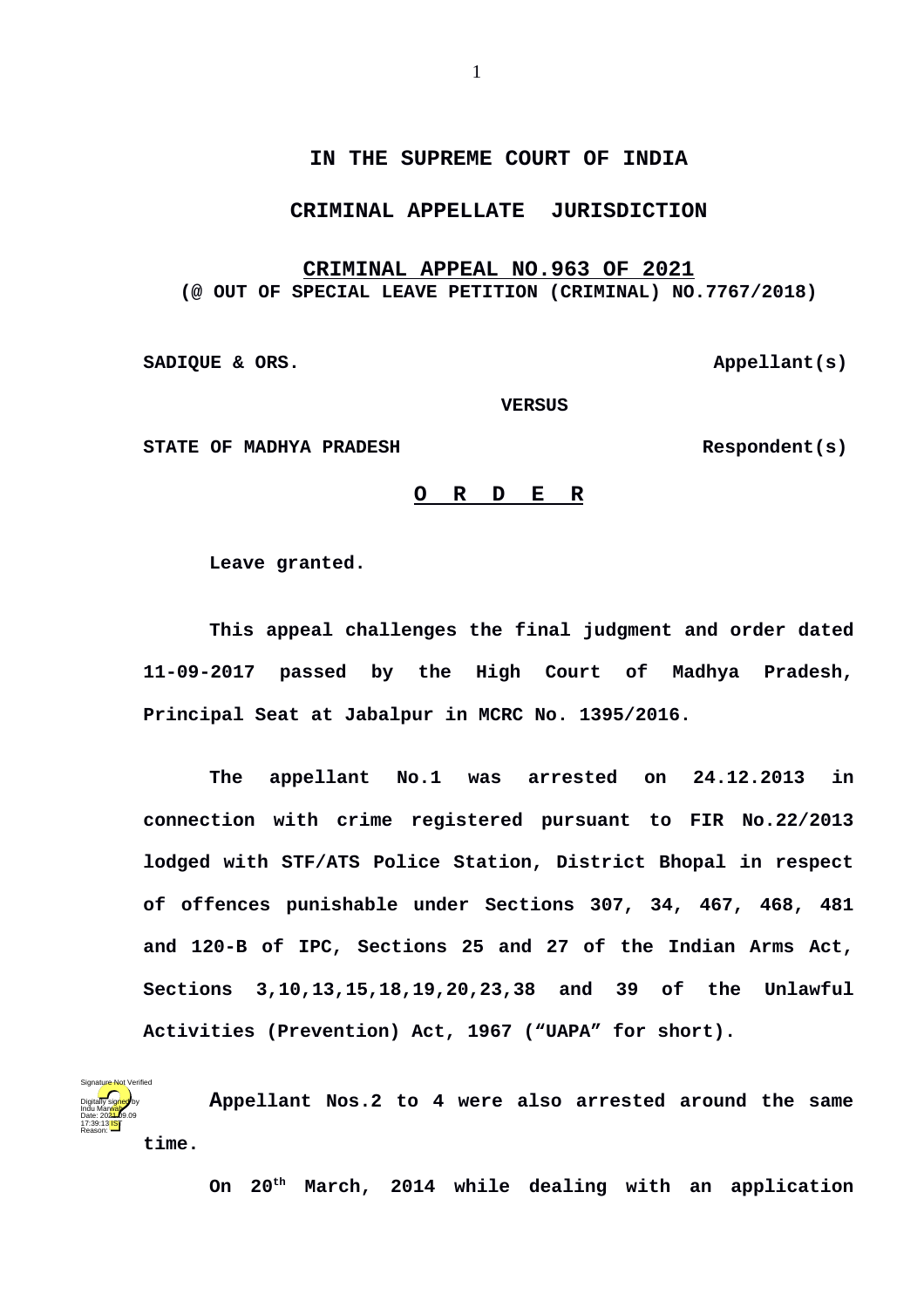**moved on behalf of the Investigating Machinery under Section 43-D(2)(b) of the UAPA, appropriate extension was granted by the Chief Judicial Magistrate, Bhopal.**

**On completion of 90 days of their actual custody, applications on behalf of appellants were moved under Section 167(2) of Code of Criminal Procedure ("the Code" for short) seeking bail on the ground that no charge-sheet was filed by the Investigating Agency within 90 days.**

**Said applications under Section 167(2) of the Code having been rejected by the Court of CJM, Bhopal, Revision Applications were preferred by the appellants which were also rejected by the Sessions Court, Bhopal vide order dated 09.07.2015.**

**The matter was carried further by filing M.Cr.C. No. 1396 of 2016 under Section 482 of the Code.**

**The High Court by its judgment which is presently under challenge rejected the prayer. It was observed by the High Court that since the CJM, Bhopal had passed an appropriate order on 20th March, 2014, the period available for the Investigating Machinery to complete the investigation stood extended to 180 days and as such the applications preferred by the appellants under Section 167(2) of the Code were not maintainable and that the appellants were not entitled to the**

2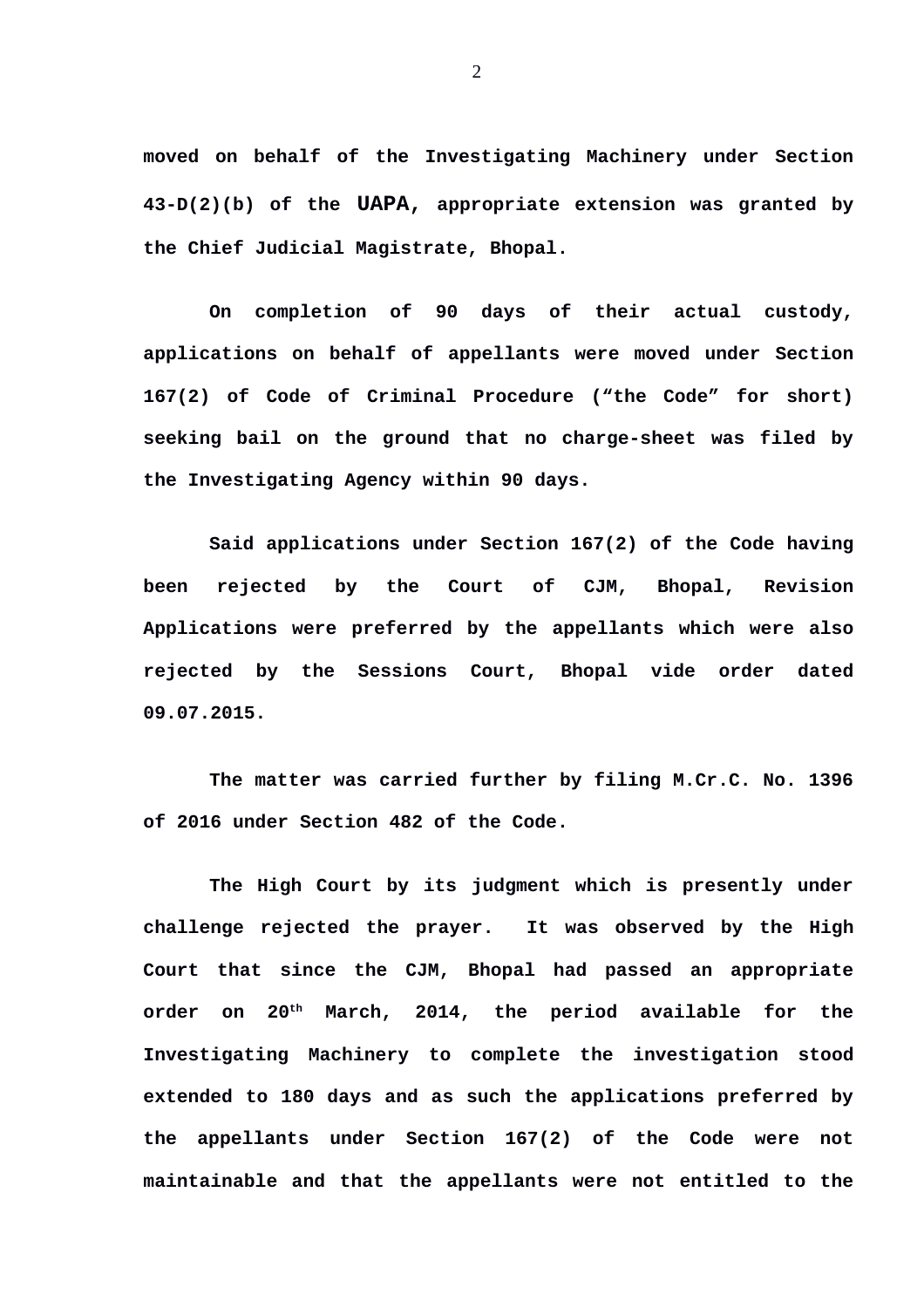**relief as prayed for.**

**Considering the importance of the matter, this Court requested Mr. S.V. Raju, learned ASG to assist this Court.**

**Appearing for the appellants, Mr. Siddhartha Dave, learned Senior Advocate has relied upon the decision of this Court in** *Bikramjit Singh vs. State of Punjab[1](#page-2-0).* **It is submitted that para 26 of the decision completely covers the issue and that the extension granted in the instant case by CJM, Bhopal was beyond jurisdiction and would, therefore, be of no consequence.**

**Para 26 of the decision of this Court in** *Bikramjit Singh* **was to the following effect:**

> **"26. Before the NIA Act was enacted, offences under the UAPA were of two kinds — those with a maximum imprisonment of over 7 years, and those with a maximum imprisonment of 7 years and under. Under the Code as applicable to offences against other laws, offences having a maximum sentence of 7 years and under are triable by the Magistrate's courts, whereas offences having a maximum sentence of above 7 years are triable by Courts of Session. This scheme has been completely done away with by the NIA Act, 2008 as** *all* **Scheduled Offences i.e. all offences under the UAPA, whether investigated by the National Investigation Agency or by the investigating agencies of the State Government, are to be tried exclusively by Special Courts set up under that Act. In the absence of any designated court by notification issued by either the Central Government or the State Government, the fallback is upon the Court of Session alone. Thus, under the aforesaid scheme what becomes clear is that so far as all offences under the UAPA are concerned, the Magistrate's jurisdiction to extend time under the first proviso in Section 43-D(2)(***b***) is non-existent, "the Court" being either a Sessions Court, in the**

<span id="page-2-0"></span>1(2020) 10 SCC 616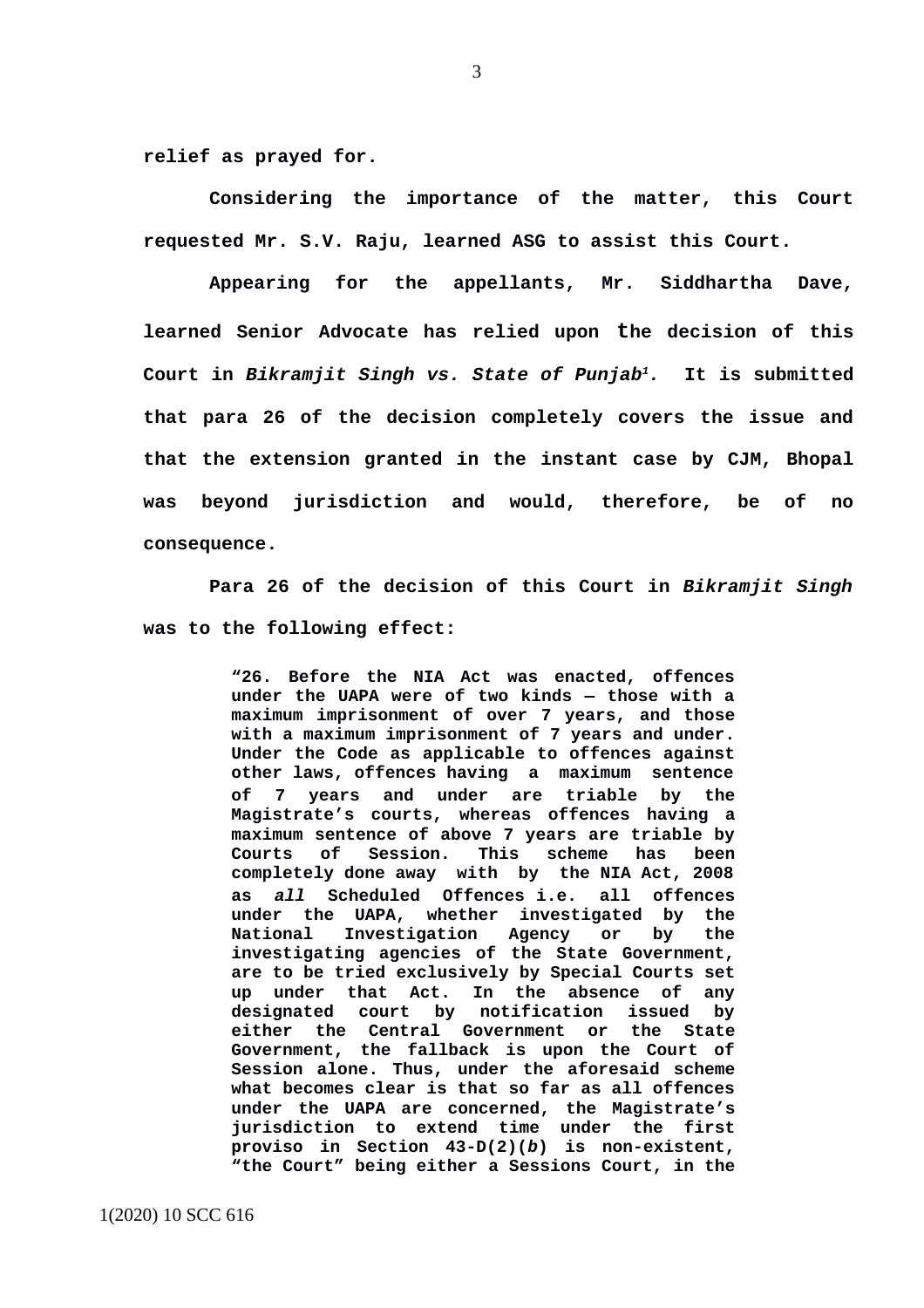**absence of a notification specifying a Special Court,or the Special Court itself. The impugned judgment in arriving at the contrary conclusion is incorrect as it has missed Section 22(2) read with Section 13 of the NIA Act. Also, the impugned judgment has missed Section 16(1) of the NIA Act which states that a Special Court may take cognizance of any offence without the accused being committed to it for trial, inter alia, upon a police report of such facts."**

**After considering various provisions of the relevant statues, it was concluded that "so far as all offences under the UAPA are concerned, the Magistrate's jurisdiction to extend time under the first proviso in Section 43-D (2)(b) is nonexistent".** 

**Consequently, in so far as "Extension of time to complete investigation" is concerned, the Magistrate would not be competent to consider the request and the only competent authority to consider such request would be "the Court" as specified in the proviso in Section 43-D (2)(b) of the UAPA.**

**In view of the law laid down by this Court, we accept the plea raised by the appellants and hold them entitled to the relief of default bail as prayed for.**

**The appeal is, therefore, allowed.**

 **The appellants be produced before the concerned Trial Court within three days from today and the Trial Court, shall release them on bail subject to such conditions as the Trial**

4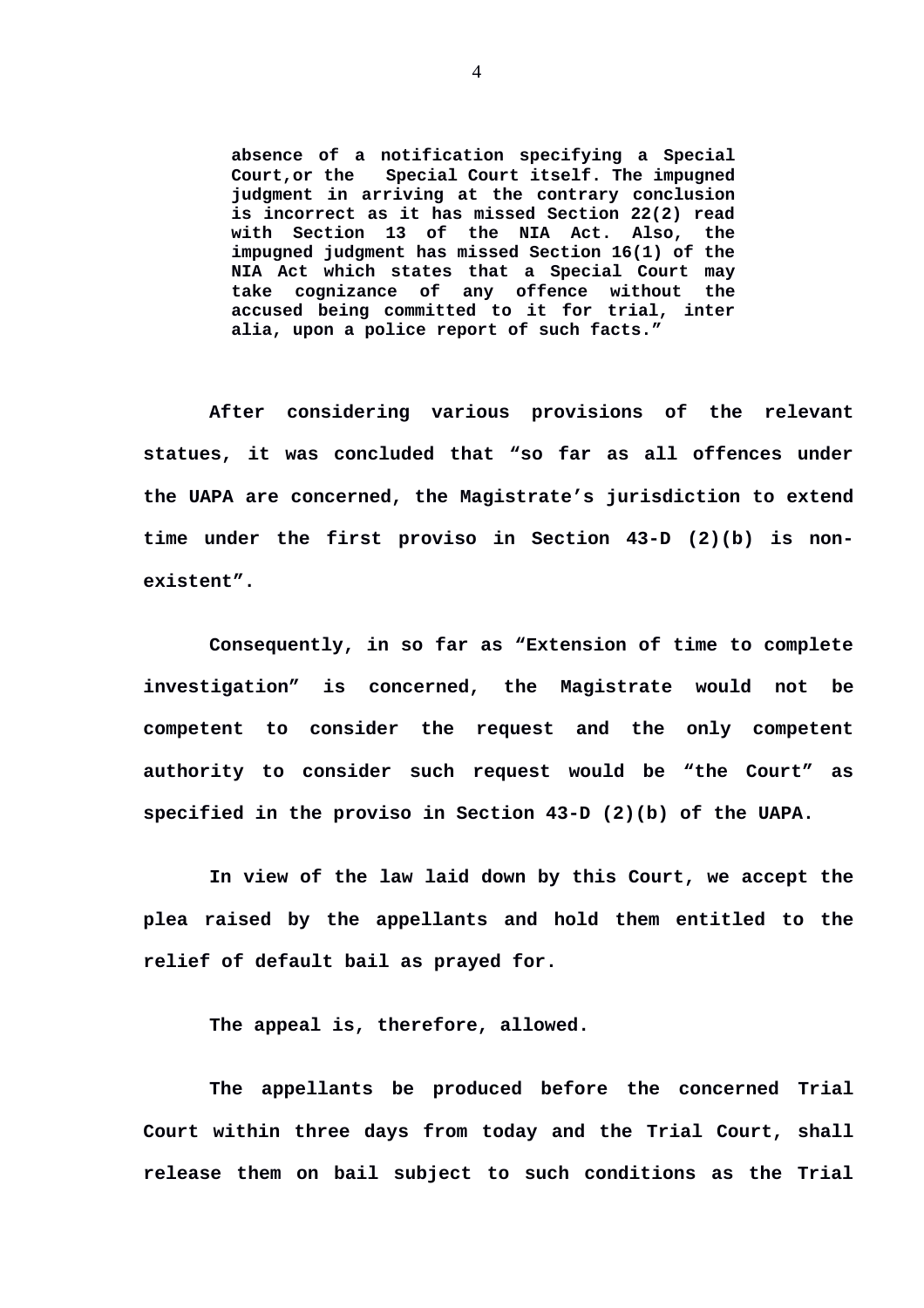**Court may deem appropriate to impose to ensure their presence and participation in the pending trial.**

**We have been apprised that the trial has progressed to a considerable length. We, therefore, direct the Trial Court to conclude the proceedings as early as possible.**

**With these observations, the instant criminal appeal is allowed.**

**In the end, we must express our sincere gratitude for the assistance rendered by Mr. S.V. Raju, learned ASG.**

> **……….…………………………………J. [UDAY UMESH LALIT]**

> **…...…………………………………J. [S. RAVINDRA BHAT]**

**……………...……………………J. [BELA M. TRIVEDI]**

**New Delhi; September 7, 2021.**